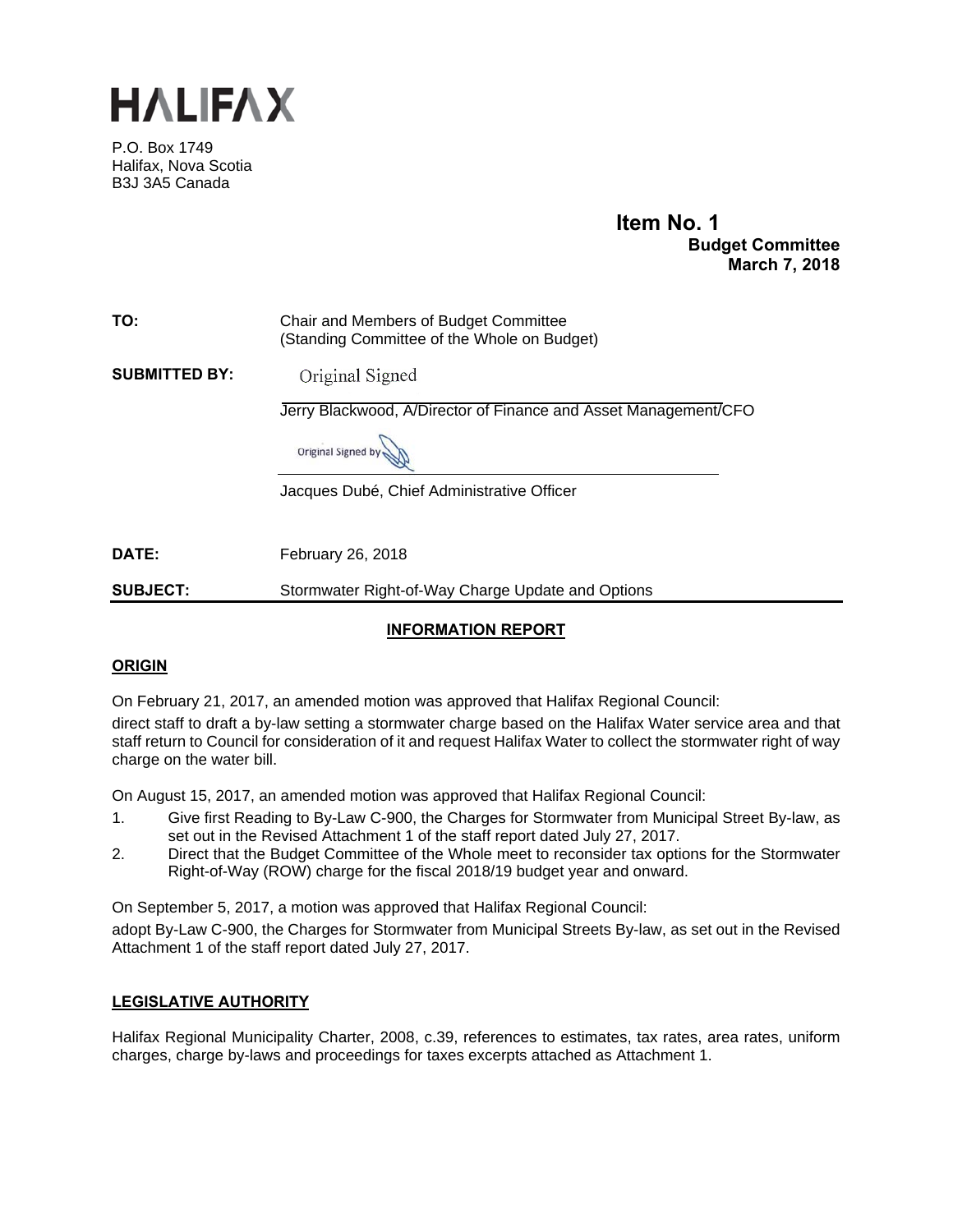## **BACKGROUND**

Since a decision was made by the Nova Scotia Utility and Review Board (NSUARB) in June 2013, the Municipality has been responsible to pay Halifax Water (HW) for stormwater services – roughly 40% of Halifax Water's annual stormwater costs – based on the total area of impervious surface of HRM-owned roads.

Since that NSUARB decision, HRM has collected the required amounts in a variety of ways, including general funds, as a flat charge on the Halifax Water bill and as a flat area rate on the HRM tax bill. Summaries of the amounts collected and the methods used to collect the Stormwater Right-of-Way (ROW) charge are shown in the following table.

| <b>Fiscal Year</b> | <b>Municipal Stormwater</b><br><b>Payment to Halifax Water</b> | <b>Collection Method</b> | <b>Charge Amount</b> |
|--------------------|----------------------------------------------------------------|--------------------------|----------------------|
| 2013-14            | \$2,671,300                                                    | <b>HRM General Fund</b>  | n/a                  |
| 2014-15            | \$3,881,400                                                    | Halifax Water bill       | \$39/HW client       |
| 2015-16            | \$3,881,400                                                    | Halifax Water bill       | \$41/HW client       |
| 2016-17            | \$3,881,400                                                    | HRM tax bill             | \$42/HRM tax account |
| 2017-18            | \$3,846,600                                                    | Halifax Water bill       | \$39/HW client       |

Over the past 5 years, Regional Council has debated several options, including collecting the required funds through the:

- HRM general rate (on assessment);
- HRM area rate on:
	- Regional Transportation area (on assessment and as a flat charge),
	- Halifax Water Stormwater Service Area (on assessment and as a flat charge),
	- Urban Tax Area (on assessment and as a flat charge);
- Halifax Water bill (as a flat charge and as a charge varying by impervious area).

For more detail on the history of decisions related to the Stormwater ROW charge, see Attachment 2.

## **DISCUSSION**

In the summer of 2017, in preparation for the billing change – from the tax bill to water bill – staff from HRM and Halifax Water met to prepare communications to support the change. This effort included call centre and billing (customer service) staff, as well as corporate communications and web services for both organizations.

Following Halifax Regional Council's adoption of By-Law C-900, the Charges for Stormwater from Municipal Streets By-law, in September 2017 (see Attachment 3), Halifax Water proceeded to include the Stormwater ROW charge on its water bills, commencing October  $2<sup>nd</sup>$ . Approximately 81,000 HW (monthly and quarterly billing) clients have now received their water bills with the new "HRM Right of Way" charge on it. The remaining 13,000 annual billing clients will receive their annual bill in March 2018. Approximately 94,000 HW clients are expected to be billed the Stormwater ROW in 2017-18. The number of HW clients will gradually change, as new customers are added within the HW Stormwater service area.

Based on the number of HW clients paying the Stormwater ROW charge, the charge will need to be set at \$40.00 for 2018-19 and 2019-20. The 2017-18 charge had been set lower, due to a prior year surplus. The planned approach, without other direction from Regional Council, is summarized in the table below.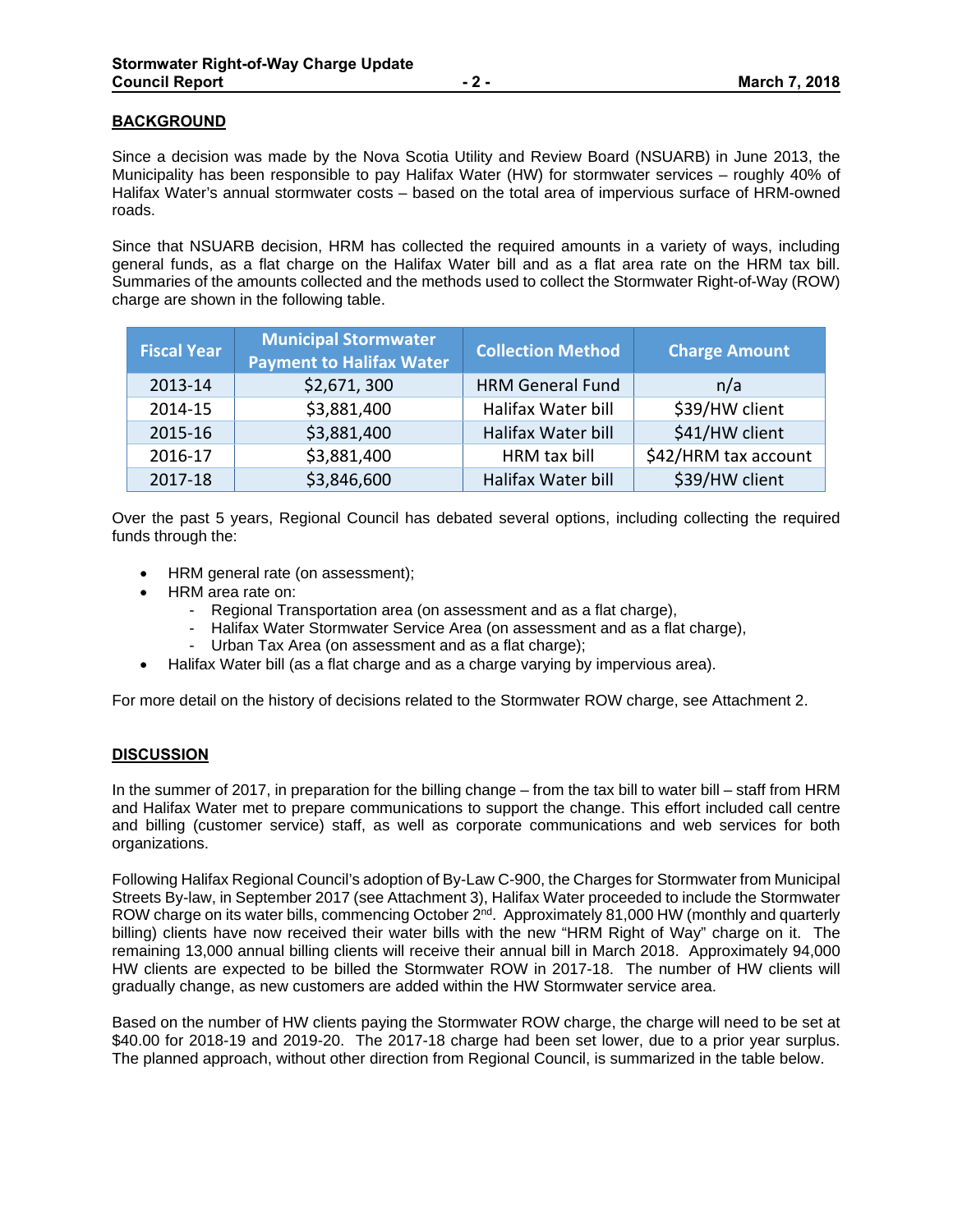| <b>Fiscal Year</b> | <b>Municipal Stormwater</b><br><b>Payment to Halifax Water</b> | <b>Collection Method</b> | <b>Charge Amount</b> |  |
|--------------------|----------------------------------------------------------------|--------------------------|----------------------|--|
| Planned Approach   |                                                                |                          |                      |  |
| 2018-19            | \$3,835,000                                                    | Halifax Water bill       | \$40/HW client       |  |

#### **FINANCIAL IMPLICATIONS**

The Stormwater ROW charge is collected to cover the required stormwater payment to Halifax Water. It is estimated that the \$40.00 will be required to collect the \$3,835,000 payment in 2018-19. By-Law C-900 allows the charge to be updated, based on changes in the required payment to HW and the number of applicable HW clients within the HW Stormwater service area.

#### **COMMUNITY ENGAGEMENT**

No community engagement is required for this report. Any change in the annual Stormwater ROW charge will be confirmed and communicated as part of the public municipal budgeting process.

## **ATTACHMENTS**

Attachment 1: Legislative Authority – Excerpts from Halifax Regional Municipality Charter Attachment 2: Summary of Stormwater ROW Charge Discussions and Decisions Attachment 3: Report to Halifax Regional Council on Stormwater Right-of-Way (ROW) Charge By-Law

A copy of this report can be obtained online at halifax.ca or by contacting the Office of the Municipal Clerk at 902.490.4210. Report Prepared by: Andre MacNeil, Senior Financial Consultant, 902.490.5529 Report Approved by:  $\overline{\phantom{a}}$  Original Signed Bruce Fisher, Manager of Financial Policy and Planning, 902.490.4493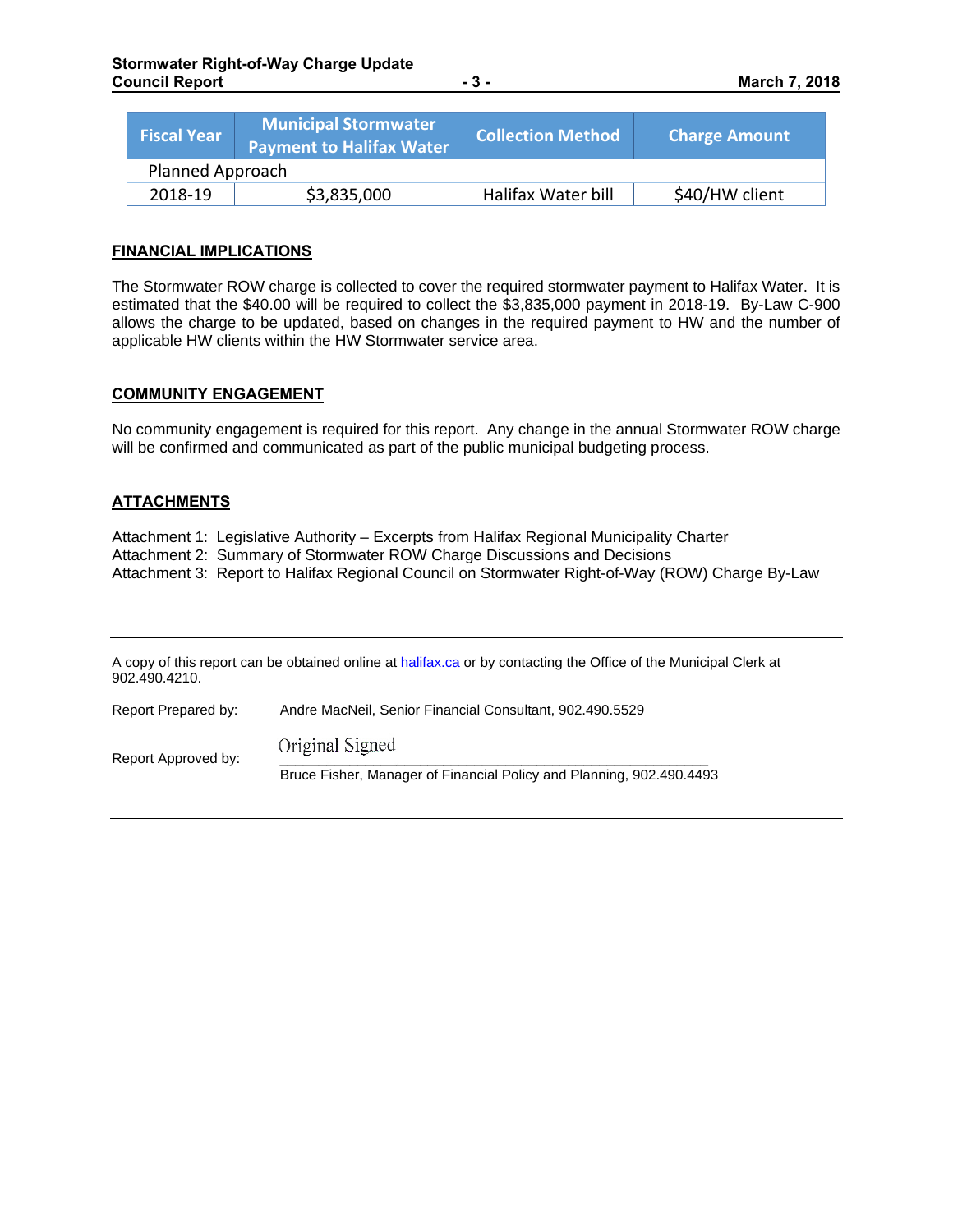## **Attachment 1**

## *Excerpts from Halifax Regional Municipality Charter*

#### **Section 93 (Estimates of Required Sums)**

- (1) The Council shall make estimates of the sums that are required by the Municipality for the fiscal year.
- (8) The tax rates must be those that the Council deems sufficient to raise the amount required to defray the estimated requirements of the Municipality.

#### **Section 94 (Tax Rates)**

The Council shall set separate commercial and residential tax rates for the area of the Municipality determined by the Council to be:

- (a) a rural area receiving a rural level of services;
- (b) a suburban area receiving a suburban level of services; and
- (c) an urban area receiving an urban level of services.

#### **Section 96 (Area Rates and Uniform Charges)**

- (1) The Council may spend money in an area, or for the benefit of an area, for any purpose for which the Municipality may expend funds or borrow.
- (2) The Council may recover annually from the area the amount required or as much of that sum as the Council considers advisable to collect in any one fiscal year by an area rate of so much on the dollar on the assessed value of the taxable property or occupancy assessments in the area.
- (3) The Council may provide:

(a) a subsidy for an area rate from the general rate in the amount or proportion approved by the Council.

- (4) The Council may, in lieu of levying an area rate, levy a uniform charge on each:
	- (a) taxable property assessment;
	- (b) dwelling unit, in the area.

## **Section 104 (By-law regarding payment of charges)**

- (3) A by-law passed pursuant to this Section may provide:
- (a) that the charges fixed by, or determined pursuant to, the by-law may be chargeable in proportion to frontage, in proportion to area, in proportion to the assessment of the respective properties fronting on the street or according to another plan or method set out in the by-law.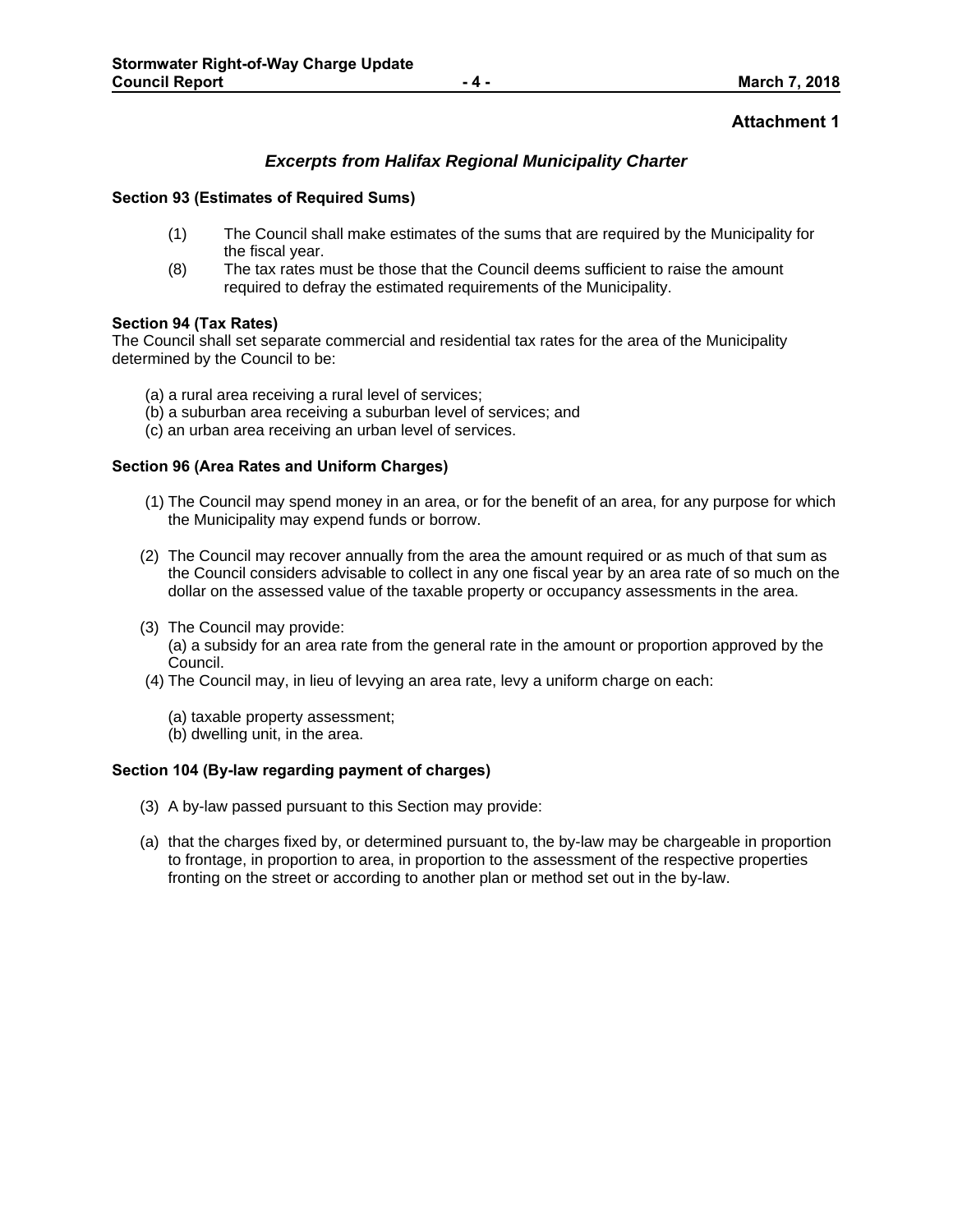## **Attachment 2**

#### **Summary of Stormwater ROW Charge Discussions and Decisions**

- **June 2013**: NS Utility & Review Board decides that HRM should pay \$3.9 million/year, about 40% of Halifax Water's stormwater costs, based on impervious surface area of HRM-owned roads, effective July 1, 2013.
- **August 2013**: HRM decides to pay the required 2013-14 amount from general revenue. On August 6, 2013, Halifax Regional Council moved and passed that they:
- 1. Use uncommitted surplus from fiscal 2012-13 to fund the 2013-14 cost of the stormwater right-of-way system, and
- 2. Direct Staff to return with a report on funding stormwater right-of-way system costs in the context of a broader discussion on tax structure issues.

On January 14, 2014, Halifax Regional Council moved and passed that they:

- 1. Levy a new Stormwater Charge for Right-of-Way costs of \$39 per Property on those properties that pay the Halifax Water Stormwater Charge, and,
- 2. Request that Halifax Water collect the new Stormwater Charge for HRM through the Halifax Water billing process, commencing with the 2014-15 fiscal year.

**2014-15 and 2015-16**: The Stormwater ROW charge is collected (for HRM) by Halifax Water, on its water bill. A flat rate of \$39 per customer per year is collected in 2014-15, and \$41 per customer in 2015-16.

On April 28, 2015, Halifax Regional Council moved and passed that: Council rescind the motion passed at the January 14, 2014 meeting to approve that Regional Council:

- 1. Levy a new Stormwater Charge for Right-of-Way costs of \$39 per Property on those properties that pay the Halifax Water Stormwater Charge, and,
- 2. Request that Halifax Water collect the new Stormwater Charge for HRM through the Halifax Water billing process, commencing with the 2014-15 fiscal year.

On April 28, 2015, Halifax Regional Council moved and passed that:

 A staff report be completed before the end of June to look at options for Stormwater Charges for Right-of-Way costs for future fiscal years.

On June 23, 2015 Halifax Regional Council moved and passed that:

- Halifax Regional Council levy the Stormwater Right of Way Charge on the "Stormwater Service Area" at \$42 per property, with collection by HRM commencing in 2016-17.
- **2016-17**: HRM collects a flat Stormwater ROW charge of \$42 per property on its tax bill. Many small properties are taxed the \$42, including those considered "stacked", e.g. condo parking and mobile homes in parks.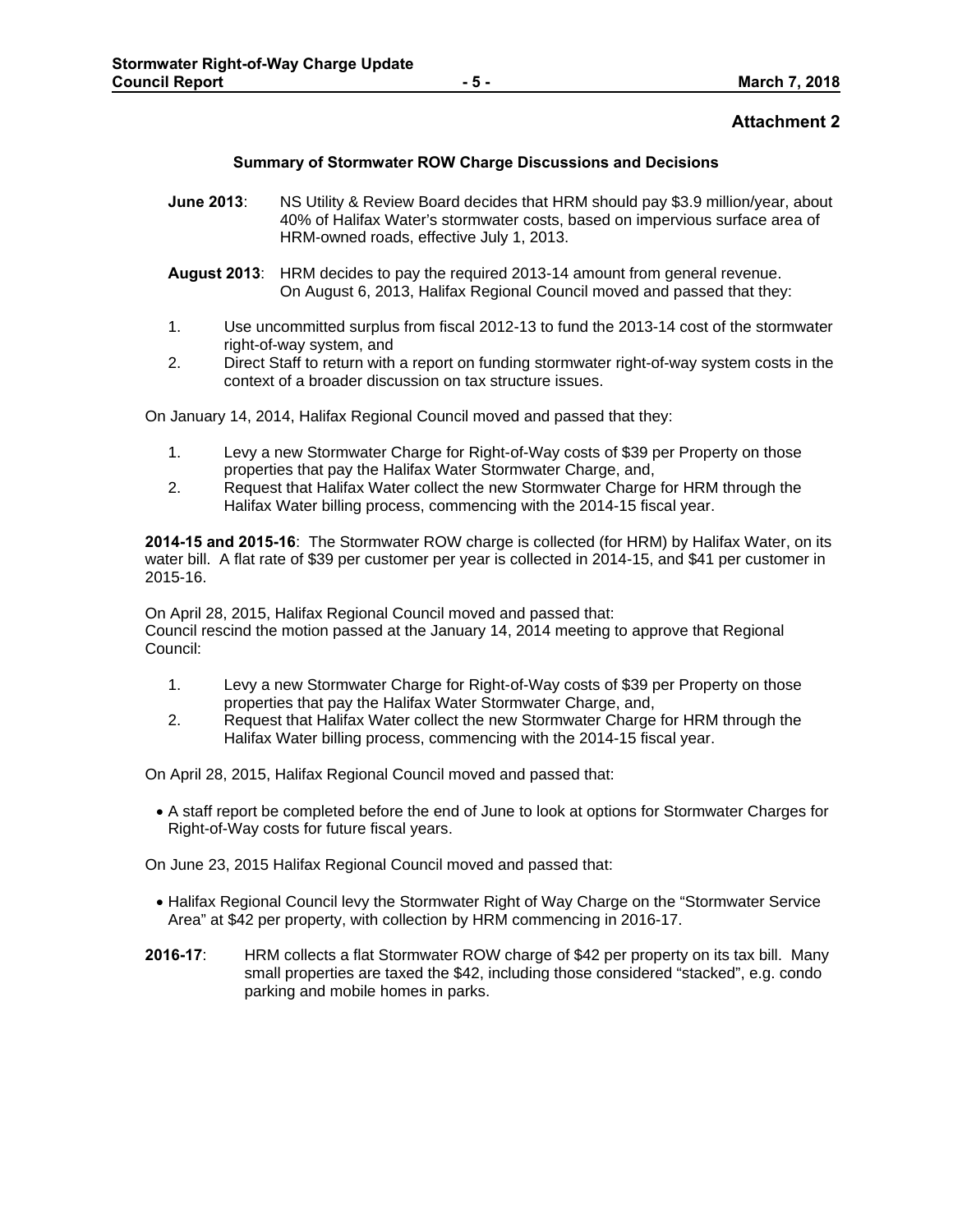On October 4<sup>th</sup>, 2016, Halifax Regional Council moved and passed that they:

- 1. Request a staff report regarding operational and financial implications of removing the stormwater tax from properties that are essentially ancillary to a dwelling, such as parking and storage spaces with separate deed and title to a condominium.
- 2. And that the staff report also consider:
	- the possibility of reimbursement of the \$42
	- circumstances where Condominium Corporations were originally billed (\$42) and now individual condo owners are billed
	- mobile home parks
	- owners having lots which are unable to develop and currently paying \$42
	- residents previously exempt of the right of way fee before it was moved to the tax bill
- 3. And further that the report provide options to the storm water tax.

On November 22<sup>nd</sup>, 2016, Halifax Regional Council moved and passed that they: direct staff to prepare a report and recommendation with respect to funding the Stormwater Right-of-Way amount by way of an area rate on the assessed value of taxable properties within the Halifax Water service boundary and return to Council for consideration of the resulting report during the 2017-18 budget deliberations.

On February 21<sup>st</sup>, 2017, Halifax Regional Council moved and passed that they:

 $\circ$  direct staff to draft a by-law setting a stormwater charge based on the Halifax Water service area and that staff return to Council for consideration of it and request Halifax Water to collect the stormwater right of way charge on the water bill.

**February 2017**: NS Utility & Review Board hears HRM concern that Stormwater ROW charge to the Municipality is inappropriate.

**March 2017**: 3,700+ property tax accounts with "stacked charges" are credited their \$42.

**April 2017**: The NSUARB rejects HRM's request to reverse its Stormwater ROW decision.

**2017-18**: The Stormwater ROW charge is again collected (for HRM) by Halifax Water, on its water bill. It is a flat rate of \$39 per customer per year.

On August 15, 2017, an amended motion was approved that Halifax Regional Council:

- 1. Give first Reading to By-Law C-900, the Charges for Stormwater from Municipal Street Bylaw, as set out in the Revised Attachment 1 of the staff report dated July 27, 2017.
- 2. Direct that the Budget Committee of the Whole meet to reconsider tax options for the Stormwater Right-of-Way (ROW) charge for the fiscal 2018/19 budget year and onward.

On September 5, 2017, a motion was approved that Halifax Regional Council:

 Adopt By-Law C-900, the Charges for Stormwater from Municipal Streets By-law, as set out in the Revised Attachment 1 of the staff report dated July 27, 2017.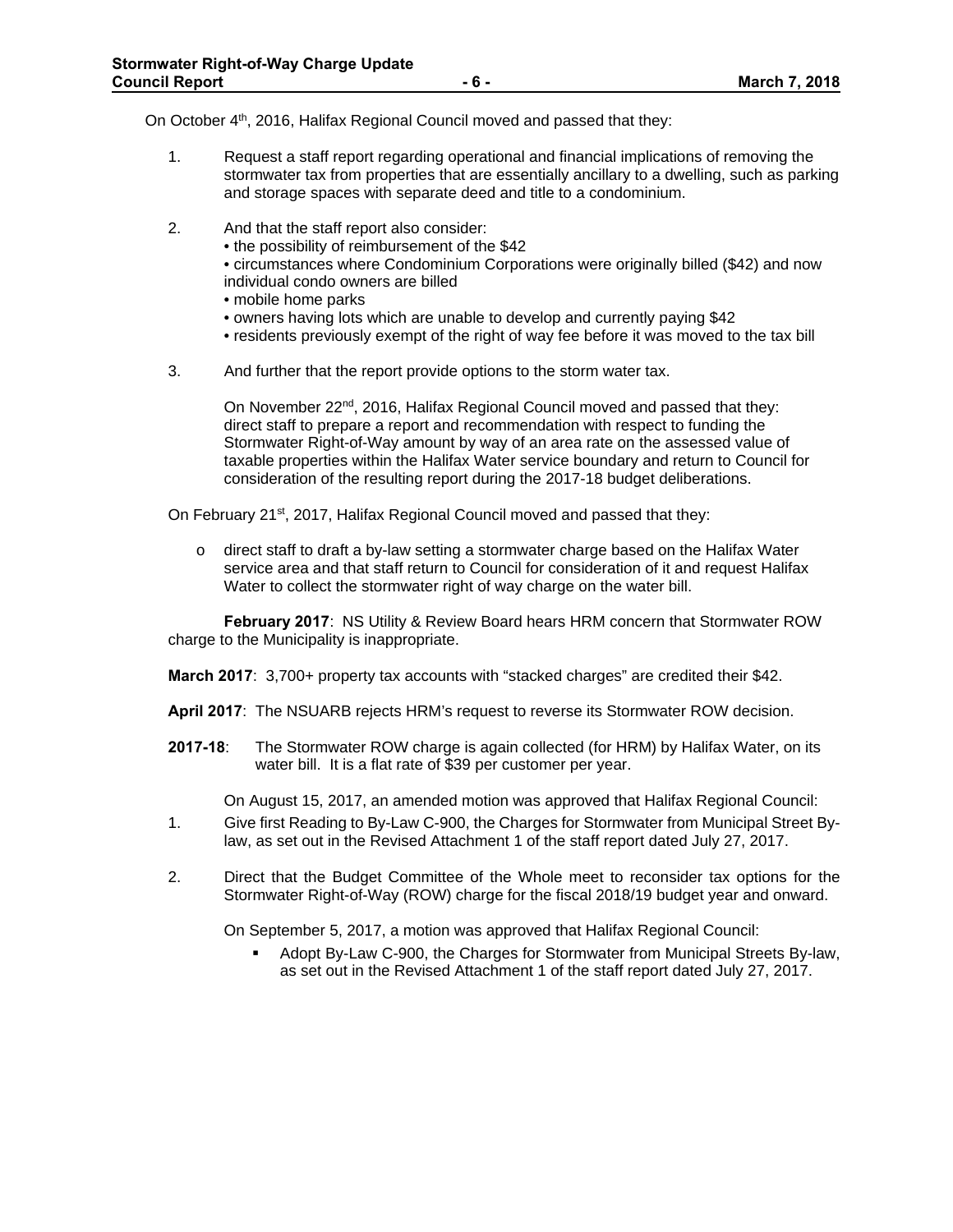

**REVISED Aug 15/17** (Alternatives section and Attachment only)

P.O. Box 1749 Halifax, Nova Scotia B3J 3A5 Canada

 **Item No. 14.1.6 Halifax Regional Council August 15, 2017 September 5, 2017**

| TO:                  | Mayor Savage and Members of Halifax Regional Council |  |  |
|----------------------|------------------------------------------------------|--|--|
|                      | Original Signed by                                   |  |  |
| <b>SUBMITTED BY:</b> | Brad Anguish, Acting Chief Administrative Officer    |  |  |
| <b>DATE:</b>         | July 27, 2017                                        |  |  |
| <b>SUBJECT:</b>      | Stormwater Right-of-Way (ROW) Charge By-Law          |  |  |
|                      |                                                      |  |  |

**ORIGIN**

Halifax Regional Council, February 21, 2017:

THAT Halifax Regional Council direct staff to draft a by-law setting a stormwater charge based on the Halifax Water service area and that staff return to Council for consideration of it and request Halifax Water to collect the Stormwater Right-of-Way charge on the water bill.

## **LEGISLATIVE AUTHORITY**

*Halifax Regional Municipality Charter*, subsection 104(1):

104 (1) The Council may make by-laws imposing, fixing and providing methods of enforcing payment of charges for

(a) wastewater facilities or stormwater systems, the use of wastewater facilities or stormwater systems and connecting to wastewater facilities or stormwater systems;

#### **RECOMMENDATION**

It is recommended that Halifax Regional Council adopt By-Law C-900, the *Charges for Stormwater from Municipal Streets By-law,* as set out in Attachment 1 of this report.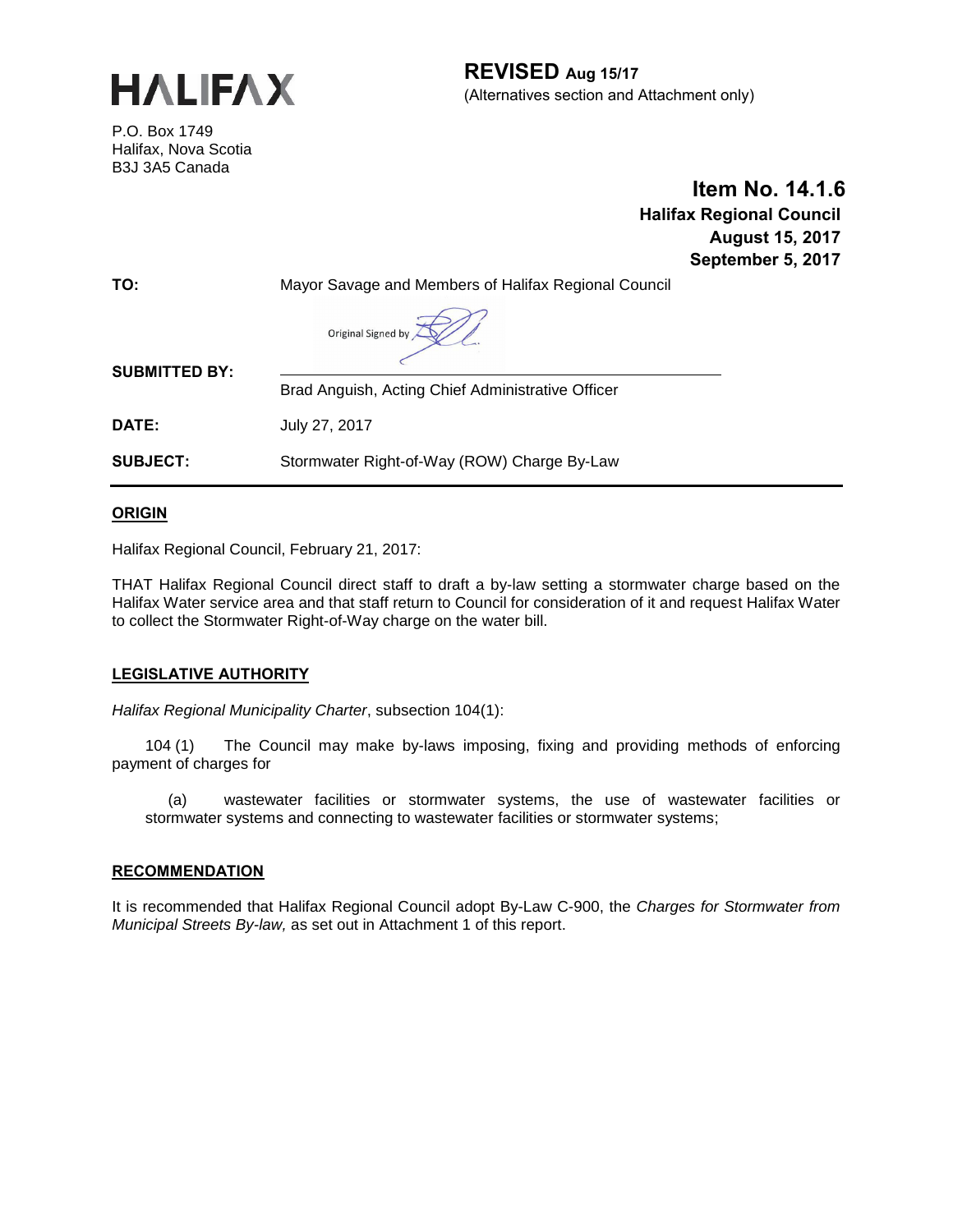#### **BACKGROUND**

Stormwater is the precipitation that comes from rain, snow and other weather events. In the natural environment it evaporates, runs off into streams or is absorbed into the soil. In developed environments the concrete, gravel and pavement re-direct the stormwater and prevent its absorption into the environment. Hence municipalities have systems of drains, curbs, stormwater pipes and ditches that help prevent flooding and pollution of water courses.

In Halifax, Stormwater services were originally provided directly by the municipality and were paid for through a user fee on the water bill. This levy was in addition to the water service and was only paid for by those who had central water, even though the service was provided across the stormwater area. In 2007 Stormwater services (and Sanitary Sewer services) were transferred to Halifax Water and became subject to regulation through the Nova Scotia Utility and Review Board ("NSUARB").

In 2013, the NSUARB reviewed the rates for stormwater submitted by Halifax Water and approved a siterelated flow charge to pay for most of the stormwater costs. These rates were to be paid for by all residents and businesses within the Stormwater Service Area, including those not on central water. In addition, because HRM's roadways cause water runoff, the NSUARB ordered that HRM pay to Halifax Water \$3.9m, annually, towards the cost of Stormwater. HRM is required to pay this money.

#### Collection of the Stormwater ROW Charge (to date)

In 2013-14, HRM paid this unexpected cost using surplus funds that were remaining at the end of the year. On January 14, 2014, however, Halifax Regional Council decided to levy a new Stormwater ROW charge of \$39 per account on those properties that paid the Halifax Water Stormwater Charge, using their (site-related) stormwater methodology. For administrative simplicity, it asked Halifax Water to collect the new Stormwater ROW charge, starting April 1, 2014. Those that paid the Halifax Water charge or were exempted from the charge would also pay or be exempted from the additional HRM charge.

On June 23, 2015, Regional Council discussed alternatives to the HRM Stormwater Charge. It decided to instead place a flat tax of \$42 (uniform charge) on each taxable property assessment account within the service area, including properties not then paying the Halifax Water charge and those that had been exempted. The new uniform charge was to be collected on the HRM tax bill, starting in 2016-17. As required by the HRM Charter, all taxable properties had to pay the levy. Unlike most of HRM's taxes, however, the levy was a flat amount (uniform charge).

In the summer of 2016, when the new \$42 per taxable assessment account tax was applied to all HRM properties, several unintended consequences appeared:

- More than 800 condo owners, who had previously paid the stormwater charge once for the entire condo building, were now paying the tax on separately deeded properties – living space, parking space and/or storage space – that were essentially parts of the same dwelling. (Apartment buildings continued to pay only \$42 per building).
- Likewise, individual mobile homes (in parks) had paid just once per park when on the water bill, similar to apartments. They now had to pay for each mobile home.
- Many small properties saw a significant increase in their tax bill. For example, a residential property with an assessed value of \$3,500 saw its tax bill double from the prior year.

As expected, the 4,400 properties that had been exempted from the Halifax Water site-related charge, and not billed the Stormwater ROW charge, were now paying through their tax bill.

On October 4th, 2016, Regional Council requested a staff report looking at possible changes to the new levy. Most of the requested changes would essentially reverse the decision of June 2015 and again charge residents on the same basis as the Halifax Water site-related flow charge.

On November 8th, 2016, a staff report on Stormwater Right-of-Way Funding Options was provided to Regional Council that outlined three options for the funding of the approximate \$3.9 million charge payable annually to Halifax Water for the stormwater services provided for HRM-owned streets, i.e. HRM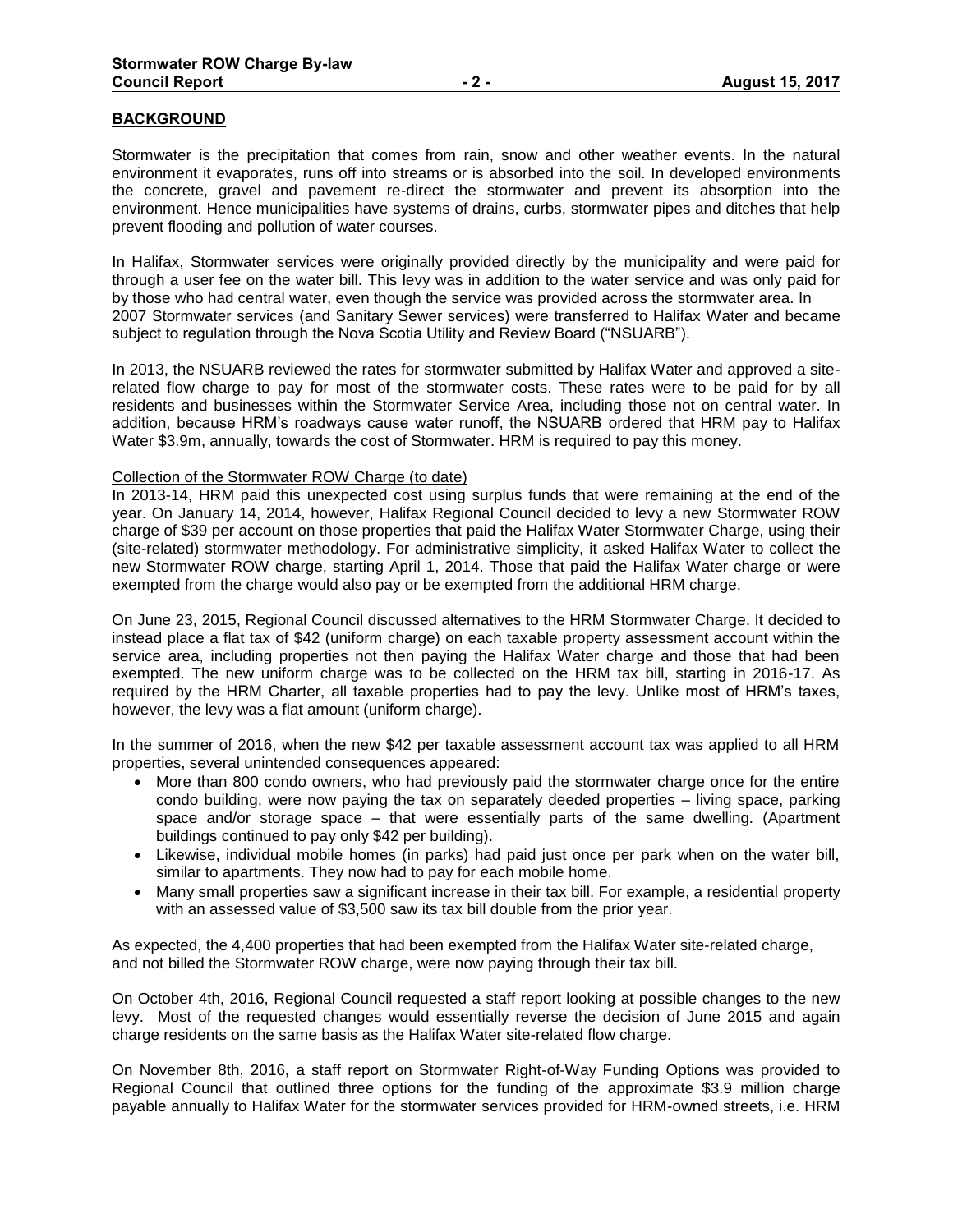rights-of-way. The staff report highlighted the limitations of property taxation and related legislation in setting criteria for the selection of properties for taxation, concluding that it would be very difficult and potentially costly for the Municipality to attempt to duplicate the previous Halifax Water billing through a municipal property tax.

The options provided were limited to two options using existing general tax rates, plus a third option, to return the billing to Halifax Water. Regional Council debated the alternative and asked staff to instead develop an area rate based on the assessed value of taxable properties within the Halifax Water (HW) service boundary.

On February 21, 2017, Halifax Regional Council discussed a staff report, which recommended that the Stormwater ROW Charge be collected as an assessment-based area rate on all taxable properties within the Halifax Water Stormwater service area. The assessment-based approach would have mitigated most of the undesirable effects of "stacking" seen in 2016-17. Regional Council did not approve the recommendation but rather asked staff to look into collecting the charge through Halifax Water on their water bills, an approach used from April 2014 to March 2016. Regional Council also directed staff to draft a by-law setting a stormwater charge based on the Halifax Water service area and that staff return to Council for consideration of it.

Also on February 21, 2017, Halifax Regional Council approved the refund of 2016-17 stormwater charges on 2,723 "stacked" condo and mobile home accounts. The refunds were applied to the respective accounts prior to the interim tax billing of April 2017.

## **DISCUSSION**

Since the initiation of the Stormwater charges in 2013, there has been significant confusion. Part of it is due to the two stormwater charges put in place by the NSUARB: one charge is in relation to stormwater runoff from properties into the stormwater system and a second separate charge for HRM (\$3.9 million annually) based on the stormwater flow from municipal roads. The distinction between the two charges has not been fully clear to many Halifax region property owners. The solution for the Stormwater ROW charge must be simple and should not create undo complexity, when looked at next to Halifax Water's (site-related) stormwater charge.

#### Changes to the Site-Related Stormwater Charge

Halifax Water has recently changed the way it collects its portion of stormwater costs from their customers. HRM staff has been working closely with their Halifax Water counterparts to create a billing approach that will be efficient for Halifax Water to put in place and easy for Halifax residents to understand.

The Halifax Water (site-related) stormwater charge is collected from single-family homes based on the "footprint" of the home and driveway, as well as any other impervious surfaces (hard surfaces that water would run off). Under the new approach, these properties were grouped into five categories or tiers, based on size.

On the Halifax Water website, the "New Annual Charge" is shown for each of the five tiers, along with the number of residential customers in each category:

| <b>Tier</b>       | <b>Impervious Area</b>                  | <b>Previous</b><br>Charge | <b>New Annual</b><br>Charge | No. of Residential<br><b>Customers</b> |
|-------------------|-----------------------------------------|---------------------------|-----------------------------|----------------------------------------|
| Tier 1            | less than $50 \text{ m}^2$              | \$33.39 per home          | \$0.00                      | 2,326                                  |
| Tier 2            | 50 m <sup>2</sup> - 200 m <sup>2</sup>  | \$33.39 per home          | \$14.00 per home            | 44,710                                 |
| Tier 3            | $210 \text{ m}^2 - 400 \text{ m}^2$     | \$33.39 per home          | \$27.00 per home            | 31,041                                 |
| Tier 4            | 410 m <sup>2</sup> - 800 m <sup>2</sup> | \$33.39 per home          | \$54.00 per home            | 7,768                                  |
| Tier <sub>5</sub> | 810 m <sup>2</sup> or more              | \$33.39 per home          | \$81.00 per home            | 2,123                                  |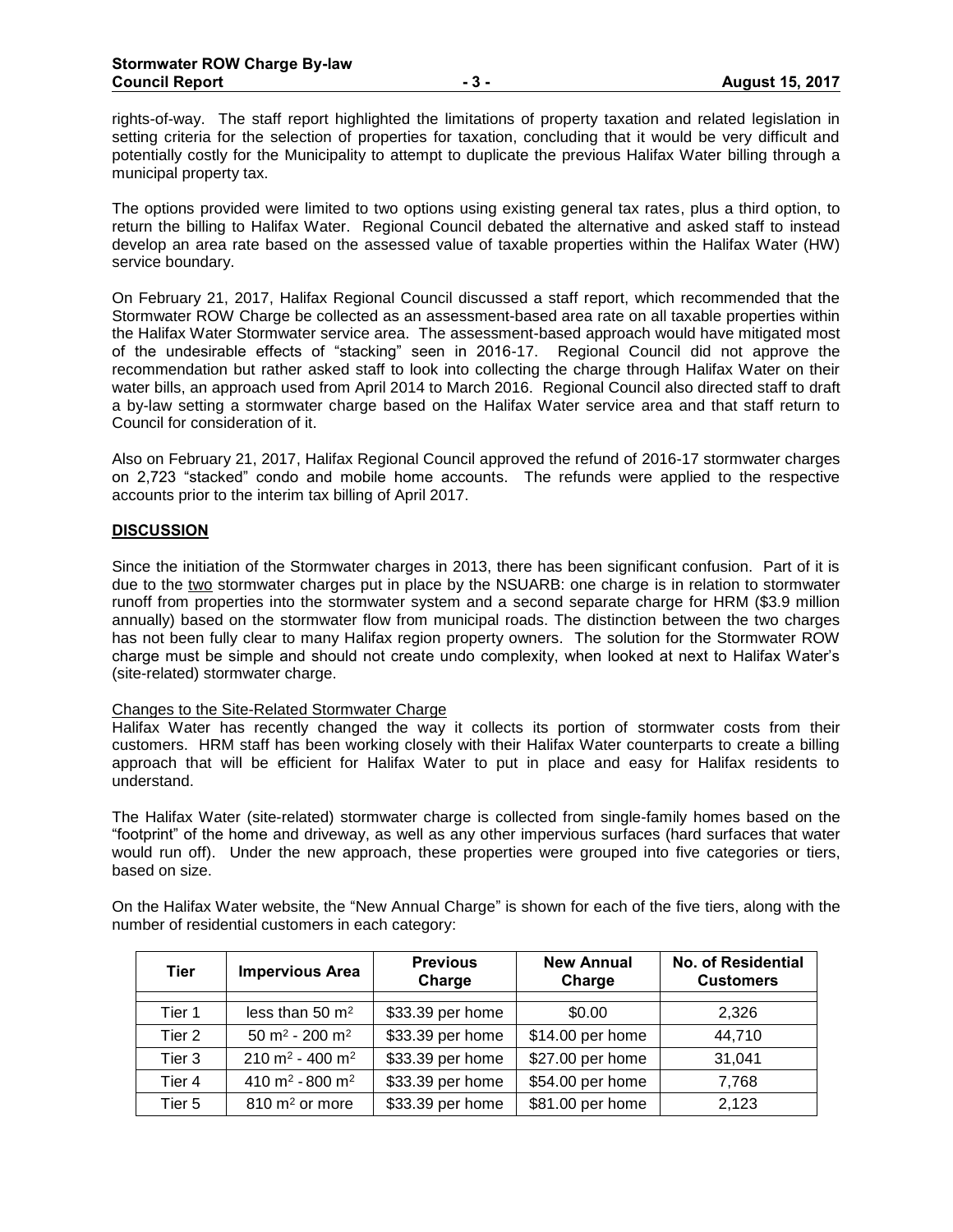*Note that for the "Tier 1" properties, i.e. those with less than 50m<sup>2</sup> of impervious area, the Halifax Water Stormwater charge is \$0.*

For businesses, large apartments and institutions, the Halifax Water (site-related) stormwater charge is based on the specific impervious area of each property at a rate of \$0.135 per m2. So, a 10,000m<sup>2</sup> (108,000 square foot) shopping plaza (including parking lot) would pay \$1,350 to Halifax Water for their (site-related) stormwater charge.

#### Options for HRM's Stormwater ROW Charge

To align with the Halifax Water billing system, two basic options have been developed for HRM to collect its required stormwater revenue in 2017-18.

#### **Uniform (Per Customer) Billing**

The first option for the Stormwater ROW charge is to use one common charge for all properties billed by Halifax Water. This is very similar to what had been done from April 2014 to March 2016. With this approach, the same properties would pay the Stormwater ROW charge as in the new Halifax Water charge, but the amounts would not vary by tier (total impervious area) or property type.

| <b>Residential Tier</b>                 | <b>Impervious Area</b>                  | <b>Site-Related Charge</b><br>(Halifax Water) | <b>Stormwater ROW</b><br>Charge (HRM) |
|-----------------------------------------|-----------------------------------------|-----------------------------------------------|---------------------------------------|
| Tier 1                                  | less than 50 m <sup>2</sup>             | \$0.00                                        | \$0.00                                |
| Tier 2                                  | 50 m <sup>2</sup> - 200 m <sup>2</sup>  | \$14.00 per home                              | \$39.00 per home                      |
| Tier 3                                  | 210 m <sup>2</sup> - 400 m <sup>2</sup> | \$27.00 per home                              | \$39.00 per home                      |
| Tier 4                                  | 410 m <sup>2</sup> - 800 m <sup>2</sup> | \$54.00 per home                              | \$39.00 per home                      |
| Tier 5                                  | $810 \text{ m}^2$ or more               | \$81.00 per home                              | \$39.00 per home                      |
|                                         |                                         |                                               |                                       |
| Non-Residential Properties <sup>1</sup> | $50 \text{ m}^2$ or more                | \$0.135 per $m^2$                             | \$39.00 per property                  |

The following rate would be required to collect \$3,846,611 for HRM in 2017-18:

*1. Non-Residential Properties include institutional, commercial, industrial and some residential properties, such as large apartments, condos and mobile home parks.*

#### **Matched Billing**

A second option for the Stormwater ROW charge would be to mirror the same billing methodology as Halifax Water using five tiers although at lower rates. As with the first approach, any properties exempted from the site-related stormwater charge would not pay the HRM stormwater ROW charge. Using Halifax Water's methodology for the HRM charge would simplify the billing for customers.

The following rates would be required to collect \$3,846,611 for HRM in 2017-18:

| <b>Residential Tier</b>                 | <b>Impervious Area</b>                  | <b>Site-Related Charge</b><br>(Halifax Water) | <b>Stormwater ROW</b><br>Charge (HRM) |
|-----------------------------------------|-----------------------------------------|-----------------------------------------------|---------------------------------------|
| Tier 1                                  | less than $50 \text{ m}^2$              | \$0.00                                        | \$0.00                                |
| Tier 2                                  | 50 m <sup>2</sup> - 200 m <sup>2</sup>  | \$14.00 per home                              | \$10.00 per home                      |
| Tier 3                                  | 210 m <sup>2</sup> - 400 m <sup>2</sup> | \$27.00 per home                              | \$19.00 per home                      |
| Tier 4                                  | 410 m <sup>2</sup> - 800 m <sup>2</sup> | \$54.00 per home                              | \$38.00 per home                      |
| Tier 5                                  | $810 \text{ m}^2$ or more               | \$81.00 per home                              | \$50.00 per home                      |
|                                         |                                         |                                               | \$0.095 per $m^2$                     |
| Non-Residential Properties <sup>1</sup> | $50 \text{ m}^2$ or more                | \$0.135 per $m^2$                             | (to max \$2,500)                      |

*1. Non-Residential Properties include institutional, commercial, industrial and some residential properties, such as large apartments, condos and mobile home parks.*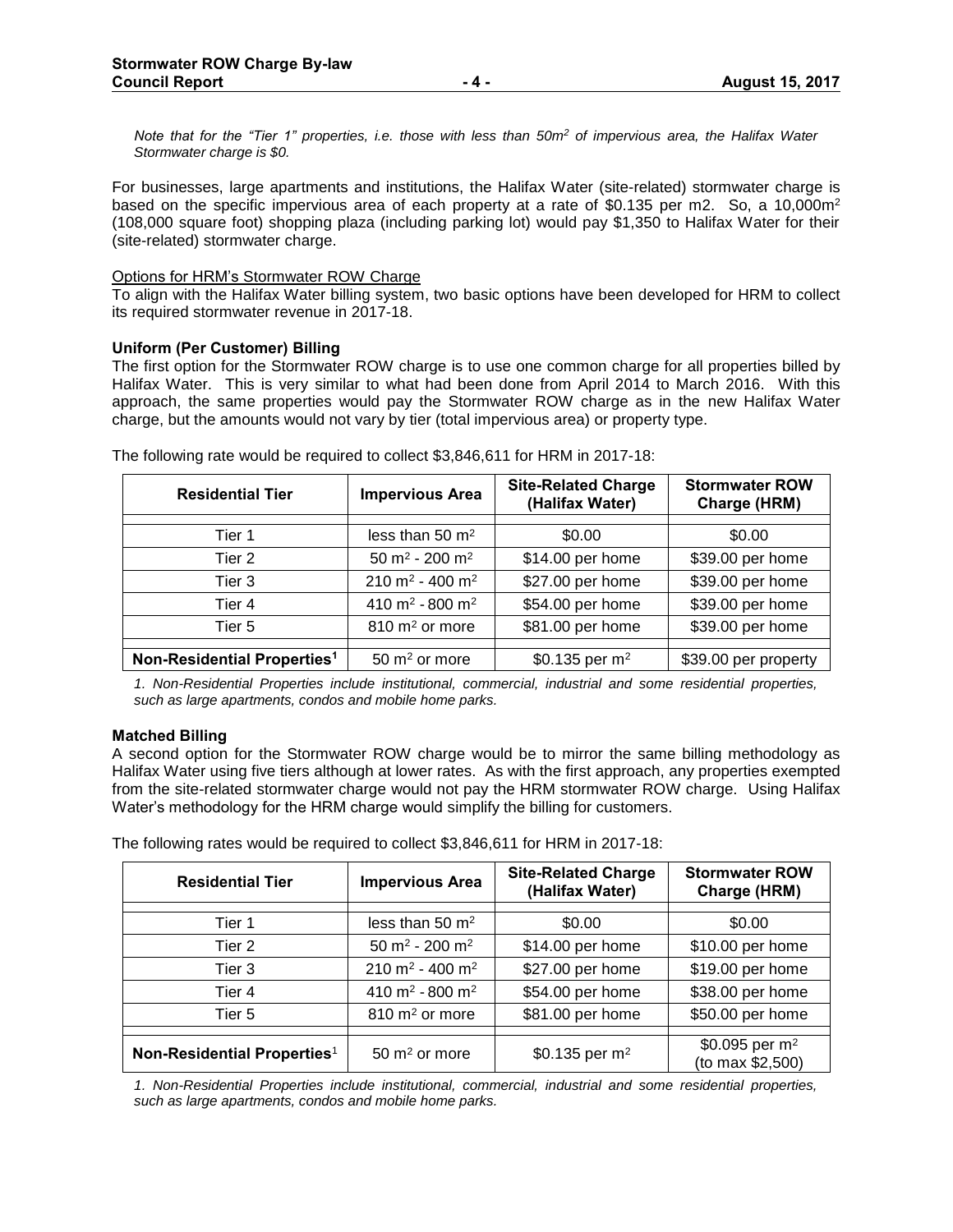In this option, the Stormwater ROW charge is equal to 70% of the Halifax Water charge, for each category. The residential tiers are rounded to the nearest dollar to facilitate quarterly billing. The nonresidential rate is rounded to the nearest half cent.

To reduce property-specific impacts while moving to this approach, especially on large commercial and multi-unit residential properties, the matched billing approach would cap the top 2% of residential properties (Tier 5 homes) at \$50 and the top 2% of non-residential properties at \$2,500.

#### Changes in Stormwater ROW Rates

Due to changes in HRM payment requirements, as set out by the NSUARB from time to time, or Halifax Water's customer base or level of appeals, the Stormwater ROW rates will need future adjustments. Payment requirements and revenues received will be reviewed by HRM Finance staff each year and any required rate changes will be communicated to all stakeholders including Halifax Water and property owners within the stormwater service area. Once the billing system is in place, rate adjustments should not be required more than once every 3 to 5 years.

#### **Conclusion**

Staff have concluded that while both approaches are acceptable, the Uniform Charge approach is the most straightforward to adopt and implement, although it does create a few unusual situations. For instance, the majority of residences would pay a higher charge to HRM than to the Water Commission for the site-related charge. The two approaches also differ significantly in how larger properties are charged. The uniform charge approach bills all commercial properties a flat amount. The matched approach charges small commercial properties less while placing a higher burden on those commercial properties with large impervious surfaces, even though they may not have significant road frontage.

#### Next Steps

Following first reading of the by-law, staff will schedule and advertise a second reading. The second reading will take place during a regularly-scheduled Halifax Regional Council meeting and does not require a public hearing. Following adoption of By-Law C-900, Halifax Water will prepare their billing system to collect the 2017-18 Stormwater ROW charge on the Halifax Water bills commencing in the fall of 2017. Since this decision will be provided to Halifax Water roughly mid-year in the fiscal year, and customers are billed on a variety of cycles, some retroactive adjustments may be required to customer accounts, or the 2017-18 Stormwater ROW Charge may be pro-rated over the remaining bills in the fiscal year.

#### **FINANCIAL IMPLICATIONS**

This report does not affect the amount the Municipality is required to pay Halifax Water for Stormwater ROW services in 2017-18 or future years. However, there will be a one-time cost (in 2017-18) for Halifax Water to set up the billing software and forms for HRM's Stormwater ROW charge. These set-up costs are estimated to be \$10,000 (uniform charge) to \$23,000 (matched billing), depending on the programing required, and will be funded from the Stormwater ROW revenues as well as any remaining surplus from past years. The new By-law will help communicate and stabilize the collection of HRM's required Stormwater ROW revenues going forward.

#### **RISK CONSIDERATION**

The proposed billing approach set out in By-Law C-900 is expected to ultimately reduce customer confusion and the incidence of non-payment. However, during the 2017-18 transition to the new billing approach, HRM and Halifax Water staff will need to work together to clearly communicate the changes.

The collection of the Stormwater ROW charge on the water bill will need to be approved by the Halifax Water Board. The Board had previously approved billing a uniform charge on HRM's behalf, but will require the opportunity to review Regional Council's approved approach for 2017-18 and onward.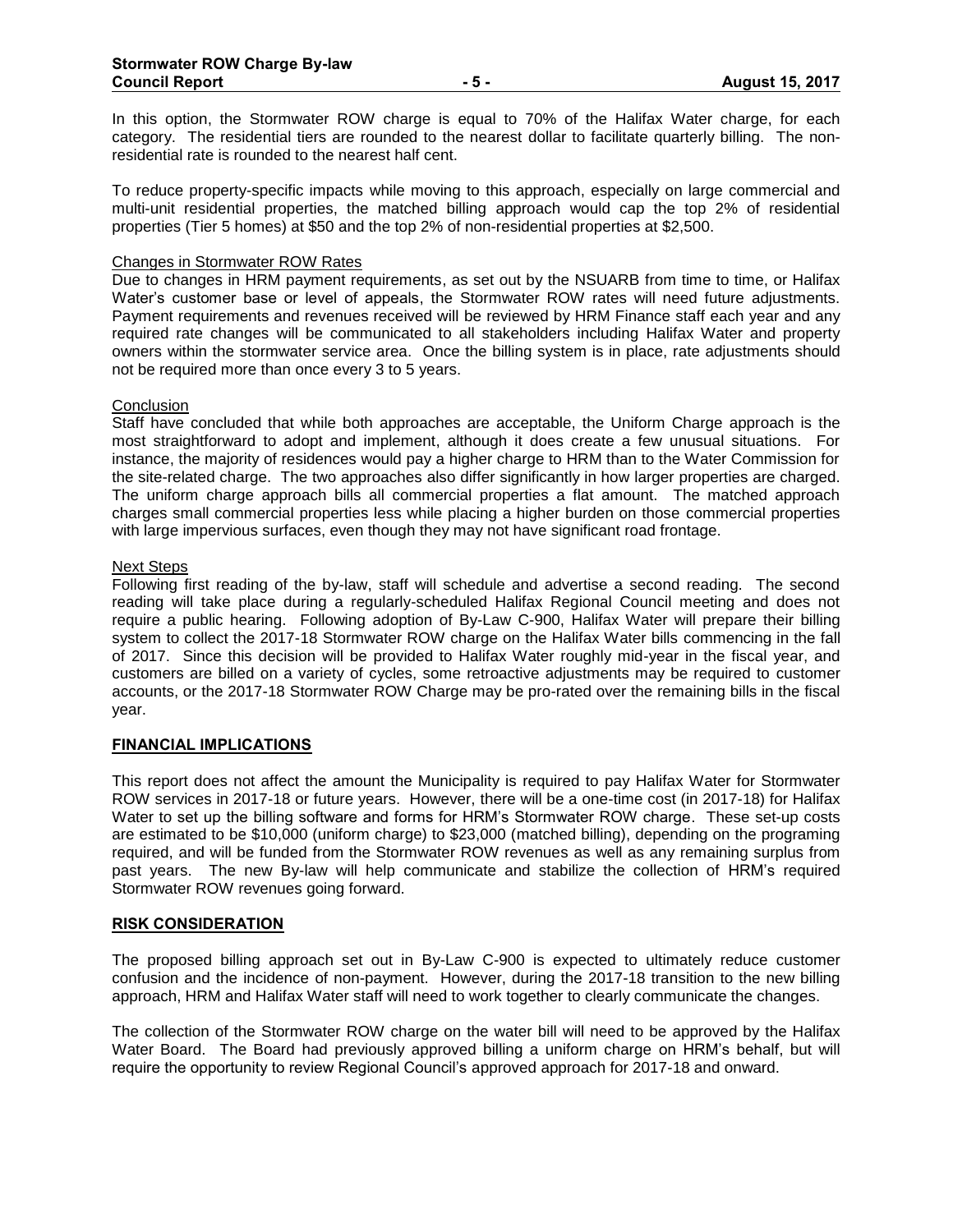#### **COMMUNITY ENGAGEMENT**

HRM staff will advertise the changes in collection approach approved by Regional Council, in cooperation with Halifax Water and HRM Corporate Communications.

#### **ENVIRONMENTAL IMPLICATIONS**

There are no environmental implications. This By-law will not impact the delivery of Stormwater Services by Halifax Water. The Stormwater ROW charge will be calculated after the application of Halifax Water Stormwater credits, encouraging good stormwater management.

#### **ALTERNATIVES**

1. Regional Council could choose the Matched Billing approach. If Council selects this alternative, the draft By-law would need to be amended which could be accomplished by passing the following motion:

Sections 3 and 4 of Attachment 1 are amended by striking out the sections and adding new sections 3 and 4 as follows

#### **Charge Imposed**

3. A charge is imposed on a Customer of the Stormwater System.

#### **Amount of Charge**

4. (1) The amount of the charge for each Customer is fixed at seventy percent (70%) of the annual amount of the Site Related Flow Charge charged by the Commission to each Customer, to a maximum per annum of fifty dollars (\$50) for residential Customers and two thousand five hundred dollars (\$2,500) for non-residential Customers.

(2) For residential Customers, the amount of the annual charge pursuant to subsection 1 shall be rounded to the nearest dollar (\$1.00).

#### **ATTACHMENTS**

Attachment 1 - By-Law C-900, Charges f[or Stormwa](https://www.halifax.ca/)ter from Municipal Streets By-law

A copy of this report can be obtained online at halifax.ca or by contacting the Office of the Municipal Clerk at 902.490.4210.

Report Prepared by: Andre MacNeil, Senior Financial Consultant, 902.490.5529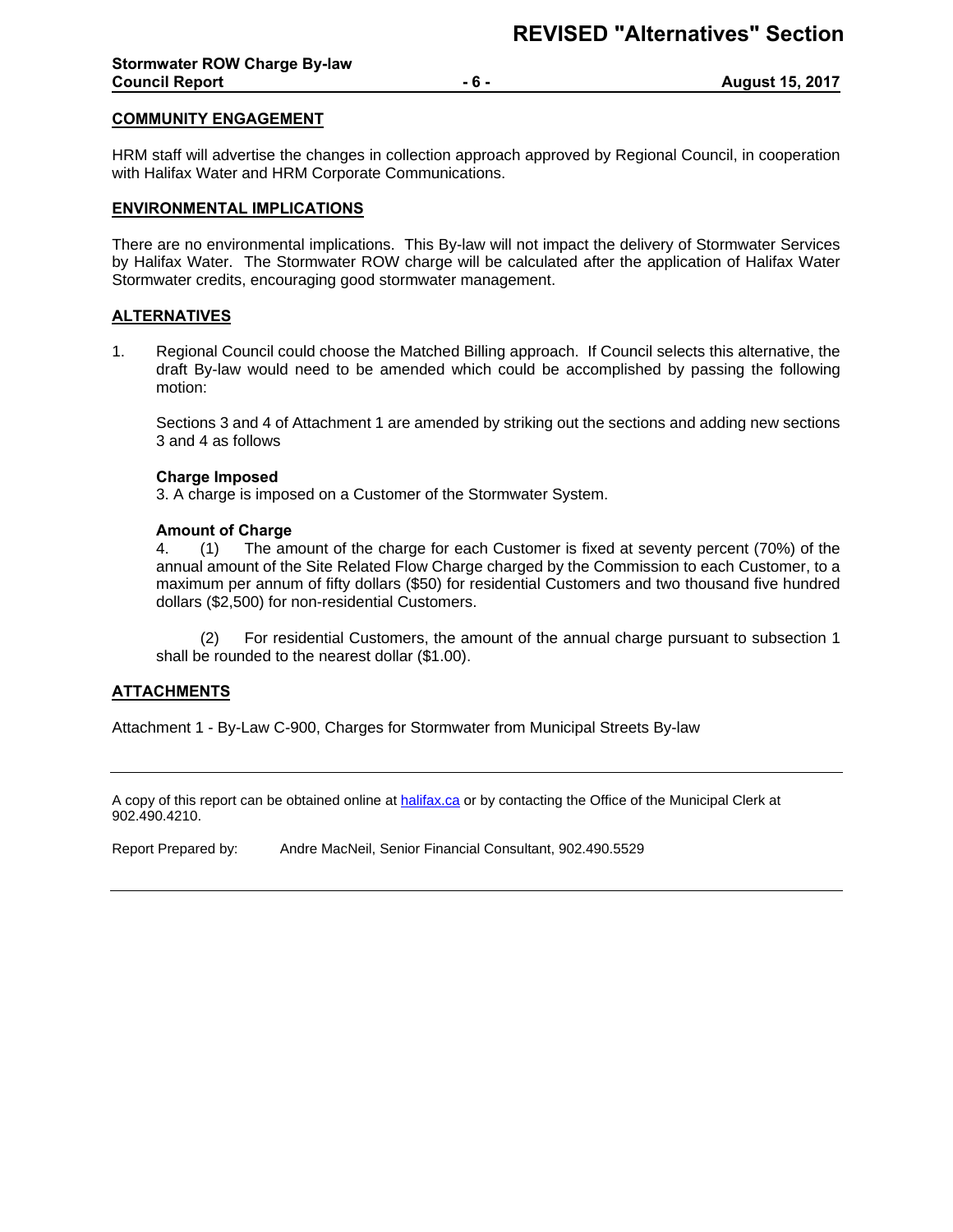# **REVISED Attachment 1**

# **Halifax Regional Municipality By-law C-900 Respecting Charges for Stormwater from Municipal Streets**

## **Short Title**

1. This by-law may be sited as the *Charges for Stormwater from Municipal Streets By-law*.

#### **Interpretation**

2. In this by-law,

- (a) "Board" means the Nova Scotia Utility and Review Board;
- (b) "Commission" means the Halifax Regional Water Commission;
- (c) "Customer" means a customer of the Commission as defined by the Regulations;
- (d) "Municipality" means the Halifax Regional Municipality;

(e) "Regulations" means the *Halifax Regional Water Commission Regulations* made by order of the Board, as amended from time to time;

(f) "Site Related Flow Charge" means a site related flow charge set by the Board;

(g) "Stormwater" means water from precipitation of all kinds, and includes water from the melting of snow and ice, groundwater discharge and surface water; and

(h) "Stormwater System" means a method or means of carrying stormwater, including ditches, swales, sewers, drains, canals, ravines, gullies, pumping stations, retention ponds, streams, watercourses, floodplains, ponds, springs, creeks, streets or private roads, roadways or driveways, that is vested in or under the control of the Commission.

## **Flat Charge Imposed**

3. A flat charge is imposed on a Customer of the Stormwater System.

## **Amount of Charge**

4. (1) The amount of the flat charge for each Customer shall be calculated by dividing the annual amount the Municipality is required to pay the Commission for stormwater service associated with the street right of way owned by the Municipality, as determined by the Board from time to time, by the number of Customers charged the Site Related Flow Charge by the Commission.

(2) For the calculation of the flat charge pursuant to subsection 1, the required annual Stormwater Right-of-Way payment shall be:

(a) reduced by the amount of any surplus resulting from the flat charge imposed under this By-law for the previous fiscal year; or

(b) increased by the amount of any deficit resulting from the flat charge imposed under this By-law for the previous fiscal year.